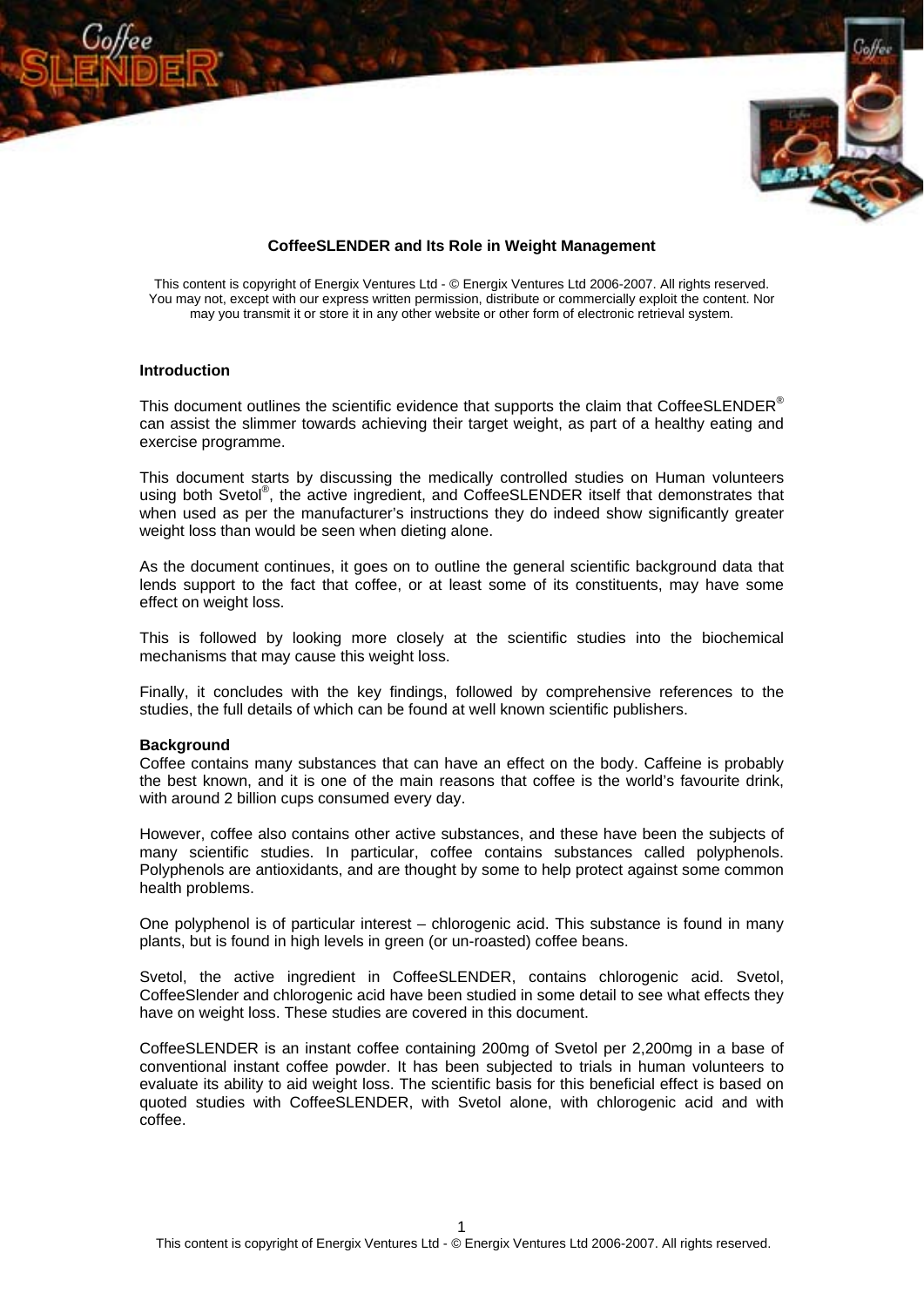# **Human Studies**

## **Weight Loss**

Two double blind, controlled studies and one open label study in human volunteers have been done with Svetol and one double blind study with CoffeeSLENDER.

In what might be considered a pivotal study, Dellalibera et al (1) published the results of a double-blind, placebo controlled study followed the effects of 200mg Svetol or a placebo twice daily for 60 days.

Overweight volunteers with a BMI>25 were divided into two groups with 30 in the Svetol group and 20 in the placebo group. Changes in body weight, BMI and body muscle/fat mass ratios (MM/FF) were determined. All participants were instructed to consume a bland low calorie diet and a self-evaluation of the volunteers' physical appearance was elicited before and at the end of the study.

Mean weight loss in the subjects in the Svetol group was 4.97±0.32 kg and in the control group 2.45±0.37 kg. This difference was significant (p<0.001), MM/FM ratios was increased significantly (p=0.05) and BMI similarly decreased. No significant amelioration of self-reported physical appearance was reported by the volunteers over the test period. No adverse effects were reported by the authors.

This study provides convincing support for the claims that Svetol 200mg twice daily, is effective in aiding weight reduction in overweight individuals. The improvement in MM/FF ratios demonstrated that the weight loss reported was due to a reduction in fat mass rather than loss of body water.

In an open unblinded study Marshall-Blum et al (2) measured the effects of 200mg Svetol three times daily in overweight volunteers over a six week period. Weight loss, serum glucose after one hour loading with sugar and body composition were the primary end points, blood pressure and quality of life were secondary outcome measures. A follow up period with no test material given was also performed.

A mean weight loss of over 3lbs (approx. 1.5kg) was reported and 59% of those given Svetol were found to show a positive reduction in serum glucose after loading when compared with the non- Svetol period.

Thom (3) has performed a controlled, double blind study with Svetol in 50 healthy volunteers. 30 took 2 x 200mg capsules of Svetol daily for 8 weeks and 20 were given matching placebos All were given a diet plan to follow although no measure of compliance were used.

The mean weight loss of the test group was 5.0 kg compared with 2.5 kg for the placebo group. This difference was significant (p<0.05). No subject stopped taking either material due to adverse effects.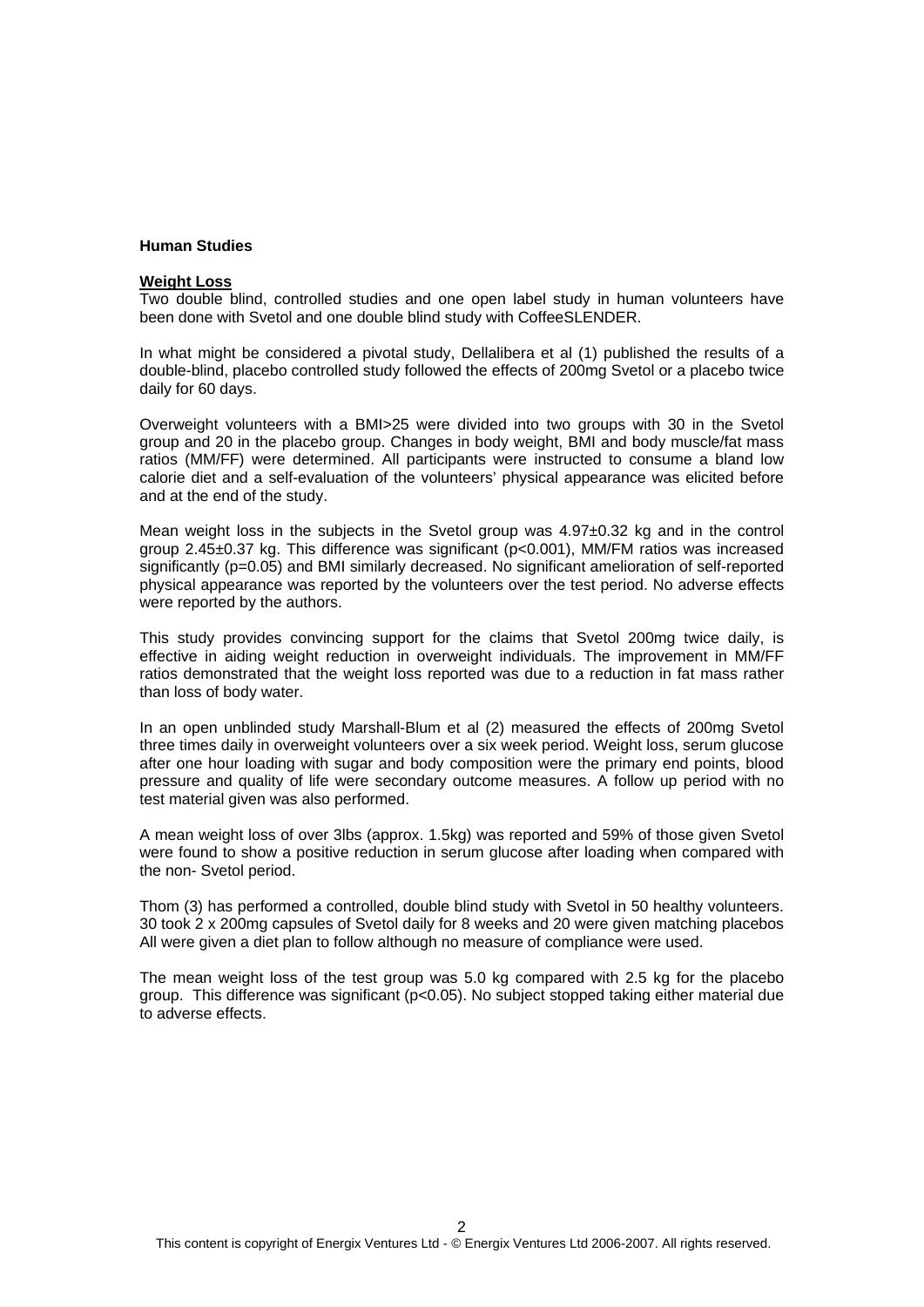A new clinical trial carried out by Norwegian scientists (4) on CoffeeSLENDER and published in the November 2007 edition of the Journal of International Medical Research further support the studies on Svetol. There were two parts to the clinical trial.

In the first part of the clinical trial a study was performed on 12 healthy volunteers with different coffee products containing glucose that showed that CoffeeSLENDER induces a reduction in the absorption of glucose of 6.9% compared to intake of the control beverage (glucose solution). With normal instant coffee or decaffeinated instant coffee no such effects were seen with the same single doses. Blood glucose was measured for 2 hours at regular intervals after intake and the areas under the absorption curve (AUC) were compared. It was concluded that CoffeeSLENDER has the ability to reduce the absorption of glucose significantly compared to normal instant coffee or decaffeinated instant coffee.

In the second part of the clinical trial a study was carried out in order to investigate the effect intake of CoffeeSLENDER may have on body weight in 30 overweight and obese people. The study was carried out as a comparative, randomized, double-blind study against normal instant coffee. The duration of the study was 12 weeks. The average weight loss in the CoffeeSLENDER group was 5.4 kg while the group taking normal instant coffee had an average weight reduction of 1.7 kg. No statistically significant difference in weight was detectable in the instant coffee group. There was a statistically significant difference in favour of the active group with respect to weight reduction. The quality of the weight reduction was excellent as 82 % of the weight loss was due to fat loss as measured with body composition measurements.

The tolerability in the double-blind study was excellent as none of the participants in either of the two groups reported any side-effects that could be related to the treatment they received.

The results from the placebo controlled studies and the open studies demonstrate that Svetol containing chlorogenic acid, can induce a significant degree of weight loss at intakes commensurate with normally expected consumption of CoffeeSLENDER. The double-blind study on CoffeeSLENDER supports the claim that the product is effective as a weight management product.

#### **The Link between Coffee and Weight Control**

Historically, coffee consumption has been linked to weight control and control of blood sugar levels.

In 1968 Feinberg et al (5) published a report on an experimental study of the effect of coffee consumption on - amongst other parameters – blood sugar levels. The test subjects consumed controlled levels of glucose with and without instant coffee. The study demonstrated that consumption of coffee caused a significant reduction of the blood sugar levels when compared with the same intake of glucose without coffee.

Naismith et al (6) followed up with experimental studies published 1970 where the effect on blood sugar levels of consumption of coffee and caffeine-free coffee was investigated vs. a control period. During the test periods with consumption of coffee, as well as caffeine-free coffee, blood sugar levels were significantly lower than during the control period – without altering insulin levels. Their conclusions were therefore that coffee consumption contributed to the lowering of blood sugar levels, and that this effect could not be due to caffeine, or to caffeine alone.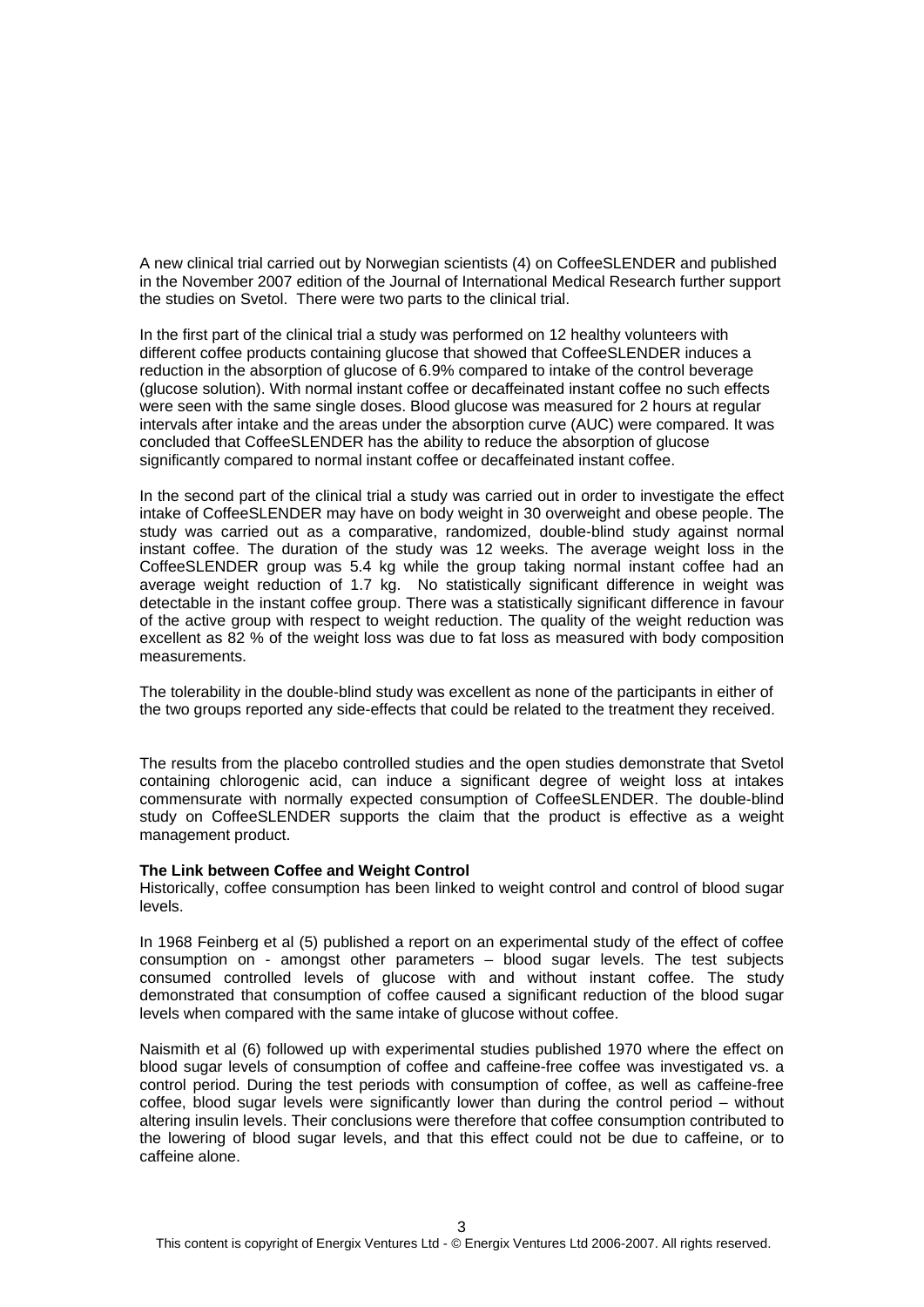## **Biochemical Studies**

In view of the evidence in the literature that coffee consumption may affect carbohydrate metabolism investigators have studied the effects on enzymes involved in glucose metabolism.

Welsch et al (7) used membrane vesicles from the brush border of rat intestine to examine the effects of phenolic compound on sodium dependent D-glucose transport. They found that chlorogenic acid reduced the uptake of glucose supporting the view that this effect could reduce glucose absorption in the intact animal and explain how chlorogenic acid reduces postprandial hyperglycemia (ie increased blood sugar levels after a meal).

Arion et al (8) found that chlorogenic acid could inhibit glucose-6-phosphatase in isolated rat hepatic microsomes.

Chlorogenic acid was found by Hemmerle et al (9) to inhibit hepatic glucose-6-phosphate translocase in perfused rat livers. This indicating a potential effect on gluconeogenesis and glycogenolysis by reducing hepatic glucose output and lipid synthesis.

A recent paper from China Li et al (10) showed that chlorogenic acid could inhibit fatty acid synthase.

Taken together these findings could account for some of the effects on the conversion of glucose to fat by the liver and adds to mechanistic support to the claims for Svetol being of benefit in weight control.

## **Animal Studies**

Studies in normal laboratory animals may provide some evidence of potentially beneficial effects in man but extrapolation to humans must be treated with caution.

Shimoda, Seki and Aitani (11) studied the effect of a green coffee bean extract (GCBE) and some of its constituents including chlorogenic acid and caffeine on body weight and lipid levels in laboratory mice.

Groups of 7 mice were fed GCBE at 0.5% and 1% of diet or chlorogenic acid at 0.15% and 0.3%. for 14 days. Both groups of the mice fed GCBE gained significantly ( $p < 0.05$ ) less weight over the test period, but those fed chlorogenic acid gained less weight than the controls but failed to reach statistical significance.

Total epididymal and peri-renal fat masses were significantly lower than controls in the 0.5% GCBE group but not in the higher dose GCBE nor both chlorogenic acid groups.

In the latter three groups the fat gain was substantially less than the controls, this was probably due to the small group sizes. Further groups of 7 mice were fed GCBE and chlorogenic acid hepatic triglyceride (TG) accumulation measured after 13 days. Chlorogenic acid but not GCBE reduced significantly hepatic TG levels.

Additional studies in which mice were loaded with olive oil and serum TG levels measured over 6hr. GCBE but not chlorogenic acid significantly (p<0.01) reduced serum TG levels.

These studies suggest how GCBE and chlorogenic acid might act to reduce weight gain in humans.

Obesity frequently leads to hypertension (high blood pressure) and Type 2 diabetes with consequent adverse effects on vascular function. Chlorogenic acid has been shown to improve vascular tone in hypertensive rats (12,13,14), this effect if confirmed in humans could be of benefit in overweight and obese individuals.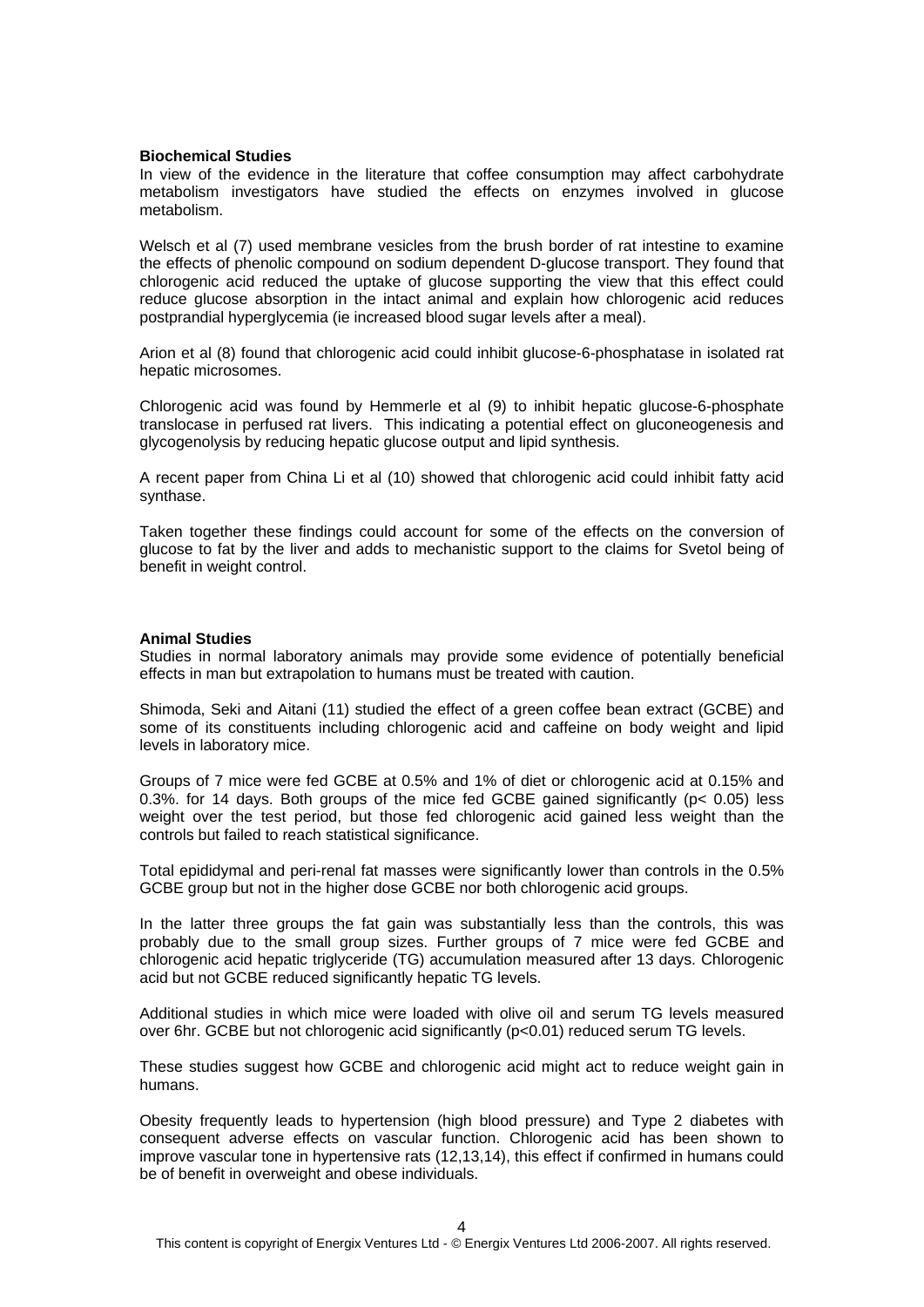Recently Lafay et al have shown that chlorogenic acid is absorbed unchanged from the stomach and intestine of rats. (15,16 ).

## **Effects on Glucose Metabolism**

A further study on the effects of coffee and chlorogenic acid as decaffeinated coffee on glucose tolerance and g.i. hormone release in healthy volunteers has been published by Johnston et al. (17).

All three studies using Svetol found a reduction in glucose uptake following a glucose load. Similar results were obtained using CoffeeSLENDER.The studies of Johnston et al (17) suggest that this effect on glucose uptake may be due to chlorogenic acid affecting the release of insulinotropic polypeptide hormones. These findings in humans are supported by the animal experiments cited earlier.

To further substantiate the suggestion that chlorogenic acid in coffee can have a beneficial effect on blood sugar levels when consumed as a part of the diet, a recent study (18) assessed the effects of coffee and tea consumption on glucose tolerance in middle-aged Japanese men. In this study, the relationship between daily intakes of green tea or coffee and glucose tolerance status was measured by the oral glucose tolerance test (OGTT). More than 3,400 men participated in the study in which fasting glucose was measured before and 2 hours after administration of an oral glucose load. A self-administered questionnaire was used to establish daily levels of dietary coffee and green tea consumption over the past year. The results showed that those individuals who consumed the highest levels of coffee per day had lower fasting glucose levels (by 1.5%) and lower post-test glucose concentrations (4.3% lower) than those who did not consume coffee on a daily basis. In this study, green tea consumption was not associated with any benefits on glucose concentrations.

#### **Conclusions**

The above documentation attest to the inhibitory effect of chlorogenic acid on the uptake and transportation of glucose into the blood stream and consequently on blood sugar levels.

Furthermore, there are several studies of the effect of chlorogenic acid - especially Svetoland CoffeeSLENDER on weight loss. The results may be explained by the ability of chlorogenic acid to inhibit the uptake and transportation of glucose into the blood stream.

It is, however, important to acknowledge that Svetol and/or CoffeeSLENDER alone are not the final solution to weight management. It is therefore equally important to combine the intake of CoffeeSLENDER with physical exercise and controlled calorie intake to achieve your target weight.